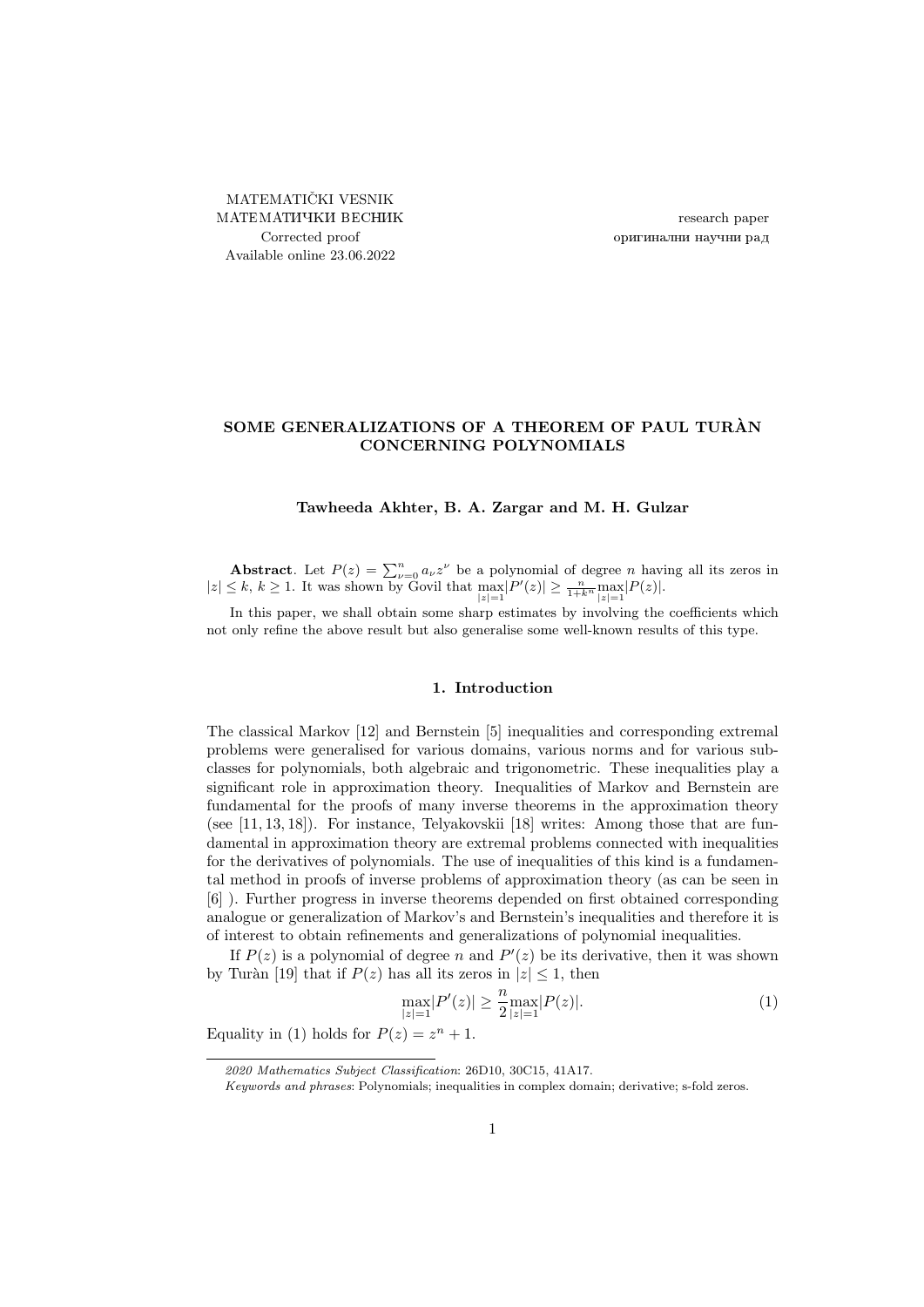## 2 Some generalizations of a theorem of Paul Turàn concerning polynomials

As an extension of inequality [\(1\)](#page-0-0), Govil [\[9\]](#page-7-3) showed that if  $P(z)$  is a polynomial of degree *n* having all its zeros in  $|z| \leq k, k \geq 1$ , then

<span id="page-1-4"></span><span id="page-1-0"></span>
$$
\max_{|z|=1} |P'(z)| \ge \frac{n}{1+k^n} \max_{|z|=1} |P(z)|. \tag{2}
$$

The result is sharp and equality in [\(2\)](#page-1-0) holds for  $P(z) = z^n + k^n$ .

In the literature there exists several extensions and generalizations of inequalities  $(1)$  and  $(2)$  (for reference see  $[1-3, 14, 15, 17]$  $[1-3, 14, 15, 17]$  $[1-3, 14, 15, 17]$  $[1-3, 14, 15, 17]$  $[1-3, 14, 15, 17]$  $[1-3, 14, 15, 17]$  $[1-3, 14, 15, 17]$ ). Dubinin  $[7]$  obtained the fascinating refinement of inequality [\(1\)](#page-0-0) by introducing some of the coefficients of  $P(z)$ . In fact, he proved that if  $P(z) = \sum_{\nu=0}^{n} a_{\nu} z^{\nu}$  is a polynomial of degree *n* having all its zeros in  $|z| \leq 1$ , then

<span id="page-1-1"></span>
$$
\max_{|z|=1} |P'(z)| \ge \frac{1}{2} \left( n + \frac{|a_n| - |a_0|}{|a_n| + |a_0|} \right) \max_{|z|=1} |P'(z)|. \tag{3}
$$

Recently Rather et al. [\[16\]](#page-8-7) have established the refinements and generalizations of the above inequalities by proving the following intriguing results.

<span id="page-1-2"></span>THEOREM 1.1. If  $P(z) = \sum_{\nu=0}^{n} a_{\nu} z^{\nu}$  is a polynomial of degree  $n \ge 2$  having all its zeros in  $|z| \leq k, k \geq 1$ , then

$$
\max_{|z|=1} |P'(z)| \ge \frac{1}{1+k^n} \left( n + \frac{k^n |a_n| - |a_0|}{k^n |a_n| + |a_0|} \right) \max_{|z|=1} |P(z)| + \psi(k)|a_1| + \frac{|a_{n-1}|}{k(1+k^n)} \left( n + \frac{k^n |a_n| - |a_0|}{k^n |a_n| + |a_0|} \right) \phi(k),\tag{4}
$$

where  $\phi(k) = \left(\frac{k^n-1}{n} - \frac{k^{n-2}-1}{n-2}\right)$  or  $\frac{(k-1)^2}{2}$  $\frac{(n-1)^2}{2}$  and  $\psi(k) = (1 - \frac{1}{k^2})$  or  $(1 - \frac{1}{k})$ , for  $n > 2$ and  $n = 2$  respectively.

The result is sharp and equality in [\(4\)](#page-1-1) holds for  $P(z) = z^n + k^n$ .

<span id="page-1-5"></span>THEOREM 1.2. If  $P(z) = \sum_{\nu=0}^{n} a_{\nu} z^{\nu}$  is a polynomial of degree  $n \geq 2$ , having all its zeros in  $|z| \leq k$ ,  $k \geq 1$  and  $m = \min_{|z|=k} |P(z)|$ , then for  $0 \leq l < 1$ ,

<span id="page-1-3"></span>
$$
\max_{|z|=1} |P'(z)| \ge \frac{n}{1+k^n} \left( \max_{|z|=1} |P(z)| + lm \right) + \psi(k)|a_1| + \frac{1}{k^n (1+k^n)} \left\{ \left( \frac{k^n |a_n| - lm - |a_0|}{k^n |a_n| - lm + |a_0|} \right) \left( k^n \max_{|z|=1} |P(z)| - lm \right) + k^{n-1} |a_{n-1}| \phi(k) \left( n + \frac{k^n |a_n| - lm - |a_0|}{k^n |a_n| - lm + |a_0|} \right) \right\}.
$$
\n(5)

where  $\phi(k)$  and  $\psi(k)$  are defined in Theorem [1.1.](#page-1-2)

The result is sharp and equality in [\(5\)](#page-1-3) holds for the polynomial  $P(z) = z<sup>n</sup> + k<sup>n</sup>$ .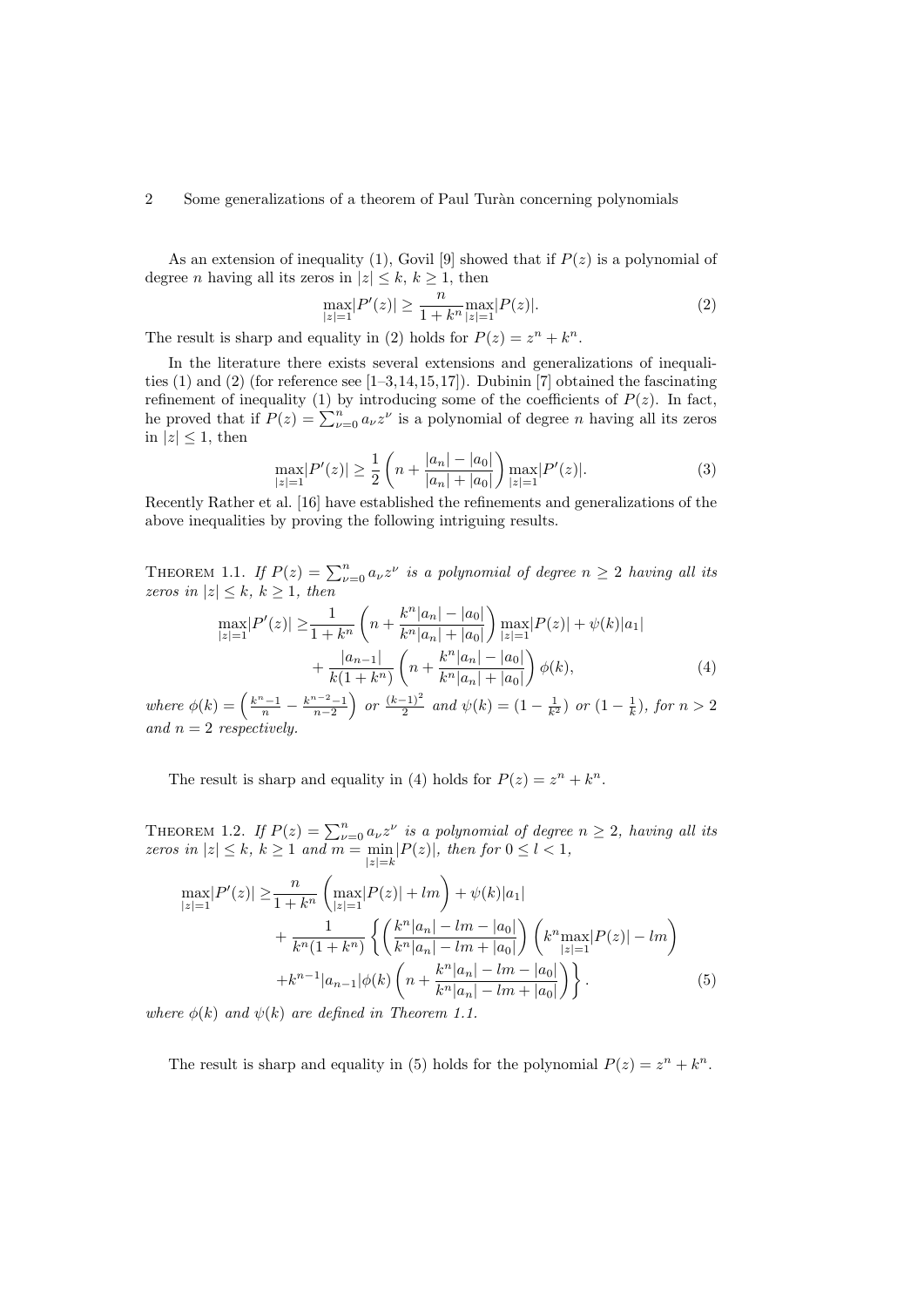### <span id="page-2-0"></span>2. Main results

In this paper, we first present the following result which provides a refinement as well as a generalization of Theorem [1.1](#page-1-2) by taking s-fold zeros at origin.

<span id="page-2-1"></span>THEOREM 2.1. If  $P(z) = z^{s}(a_0 + a_1z + ... + a_{n-s}z^{n-s})$  is a polynomial of degree  $n > 2$  having all its zeros in  $|z| \leq k, k > 1$  with s-fold zeros at origin, then

$$
\max_{|z|=1} |P'(z)| \ge \frac{1}{1+k^{n-s}} \left( n+s + \frac{k^{n-s}|a_{n-s}|-|a_0|}{k^{n-s}|a_{n-s}|+|a_0|} \right) \max_{|z|=1} |P(z)| + \psi(k)|a_1| + \frac{|a_{n-s-1}|}{k(1+k^{n-s})} \left( n+s + \frac{k^{n-s}|a_{n-s}|-|a_0|}{k^{n-s}|a_{n-s}|+|a_0|} \right) \phi(k),\tag{6}
$$

where  $\phi(k) = \left(\frac{k^{n-s}-1}{n-s} - \frac{k^{n-s}-2}{n-s-2}\right)$  or  $\frac{(k-1)^2}{2}$  $\frac{(-1)^2}{2}$  and  $\psi(k) = (1 - \frac{1}{k^2})$  or  $(1 - \frac{1}{k})$ , for  $n > 2$  and  $n = 2$  respectively.

The result is sharp and equality in [\(6\)](#page-2-0) holds for  $P(z) = z^n + k^n$ .

REMARK 2.2. By taking  $s = 0$  in Theorem [2.1,](#page-2-1) it reduces to Theorem [1.1.](#page-1-2)

REMARK 2.3. Since all the zeros of  $P(z)$  lie in  $|z| \leq k, k \geq 1$ , therefore,  $|a_0| \leq$  $k^{n-s}|a_{n-s}|$ . Hence it follows that inequality [\(6\)](#page-2-0) gives a refinement of inequality [\(2\)](#page-1-0).

By setting  $k = 1$  in Theorem [2.1,](#page-2-1) we get the following result which provides a refinement as well as a generalization of inequality [\(3\)](#page-1-4).

COROLLARY 2.4. If  $P(z) = z^s(a_0 + a_1z + \ldots + a_{n-s}z^{n-s})$  is a polynomial of degree  $n \geq 2$  having all its zeros in  $|z| \leq 1$ , with s-fold zeros at origin, then

<span id="page-2-3"></span><span id="page-2-2"></span>
$$
\max_{|z|=1} |P'(z)| \ge \frac{1}{2} \left( n + s + \frac{|a_{n-s}| - |a_0|}{|a_{n-s}| + |a_0|} \right) \max_{|z|=1} |P(z)|. \tag{7}
$$

The result is sharp and equality in [\(7\)](#page-2-2) holds for  $P(z) = z<sup>n</sup> + 1$ .

Next we prove the following result which produces a refinement as well as a generalization of Theorem [1.2.](#page-1-5)

<span id="page-2-4"></span>THEOREM 2.5. If  $P(z) = z^s(a_0 + a_1 z + \ldots + a_{n-s} z^{n-s})$  is a polynomial of degree  $n \geq 2$ , having all its zeros in  $|z| \leq k$ ,  $k \geq 1$  with s-fold zeros at origin and  $m = \min_{|z|=k} |P(z)|$ , then for  $0 \leq l \leq 1$ ,

$$
\max_{|z|=1} |P'(z)| \ge \frac{(n+s)}{1+k^{n-s}} \left( \max_{|z|=1} |P(z)| + \frac{1}{k^s} lm \right) + \psi(k)|a_1| + \frac{1}{k^n (1+k^{n-s})} \left\{ \left( \frac{k^{n-s} |a_{n-s}| - lm - |a_0|}{k^{n-s} |a_{n-s}| - lm + |a_0|} \right) \left( k^n \max_{|z|=1} |P(z)| - lm \right) + k^{n-1} |a_{n-s-1}| \phi(k) \left( n+s + \frac{k^{n-s} |a_{n-s}| - lm - |a_0|}{k^{n-s} |a_{n-s}| - lm + |a_0|} \right) \right\},
$$
\n(8)

where  $\phi(k)$  and  $\psi(k)$  are defined in Theorem [2.1.](#page-2-1)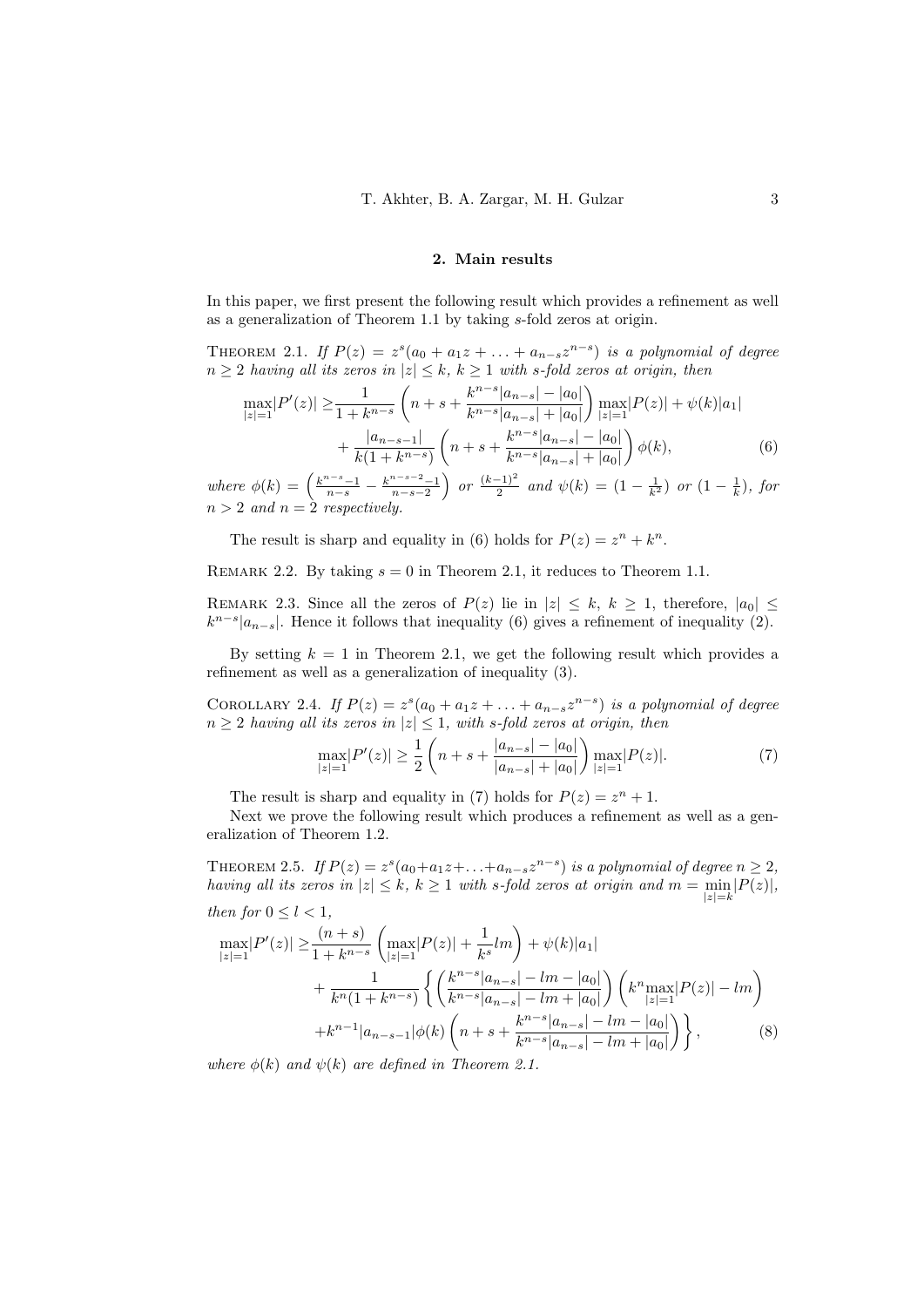4 Some generalizations of a theorem of Paul Turàn concerning polynomials

The result is sharp and equality in [\(8\)](#page-2-3) holds for polynomial  $P(z) = z^n + k^n$ .

REMARK 2.6. By taking  $s = 0$  in Theorem [2.5,](#page-2-4) it reduces to Theorem [1.2.](#page-1-5)

REMARK 2.7. Since under the hypothesis of Theorem [2.5,](#page-2-4)  $|a_0| \leq k^{n-s} |a_{n-s}|$ , therefore it follows that Theorem [2.5](#page-2-4) gives a refinement of Theorem [2.1.](#page-2-1)

For  $k = 1$ , we get the following result which constitutes a refinement of inequality [\(3\)](#page-1-4) as a special case.

COROLLARY 2.8. If  $P(z) = z^s(a_0 + a_1z + \ldots + a_{n-s}z^{n-s})$  is a polynomial of degree  $n \geq 2$  having all its zeros in  $|z| \leq 1$  with s-fold zeros at origin and  $m_1 = \min_{|z|=1} |P(z)|$ , then for  $0 \leq l \leq 1$ , then

$$
\max_{|z|=1} |P'(z)| \ge \frac{(n+s)}{2} \left( \max_{|z|=1} |P(z)| + lm_1 \right) + \frac{1}{2} \left( \frac{|a_{n-s}| - lm_1 - |a_0|}{|a_{n-s}| - lm_1 + |a_0|} \right) \left( \max_{|z|=1} |P(z)| - lm_1 \right) \tag{9}
$$

The result is sharp and equality in [\(9\)](#page-3-0) holds for  $P(z) = z<sup>n</sup> + 1$ .

### <span id="page-3-5"></span><span id="page-3-2"></span><span id="page-3-0"></span>3. Lemmas

For the proofs of these theorems, we need the following lemmas.

<span id="page-3-1"></span>LEMMA 3.1 ([\[10\]](#page-7-7)). If  $F(z) = z^s(a_0 + a_1z + ... + a_{n-s}z^{n-s})$ ,  $0 \le s \le n$ , is a polynomial of degree  $n \geq 1$  having all its zeros in  $|z| \leq 1$ , then for all z on  $|z| = 1$  for which  $F(z) \neq 0,$ 

$$
Re\left(\frac{zF'(z)}{F(z)}\right) \ge \frac{1}{2}\left(n+s+\frac{|a_{n-s}|-|a_0|}{|a_{n-s}|+|a_0|}\right).
$$

LEMMA 3.2. If  $P(z)$  is a polynomial of degree n having all its zeros in  $|z| \leq 1$  and  $Q(z) = z^n P(\frac{1}{z}), \text{ then for } |z| = 1: |Q'(z)| \leq |P'(z)|.$ 

The above lemma is a special case of a result due to Aziz and Rather [\[4\]](#page-7-8).

<span id="page-3-3"></span>LEMMA 3.3 ([\[8\]](#page-7-9)). If  $P(z)$  is a polynomial of degree  $n \geq 1$ , then for  $R \geq 1$ 

$$
\max_{|z|=R} |P(z)| \le R^n \max_{|z|=1} |P(z)| - (R^n - R^{n-2})|P(0)|, \quad \text{if } n > 1 \tag{10}
$$

and  $\max_{|z|=R} |P(z)| \leq R \max_{|z|=1} |P(z)| - (R-1)|P(0)|, \quad \text{if } n=1.$  (11)

<span id="page-3-4"></span>LEMMA 3.4 ([\[17\]](#page-8-6)). If  $P(z)$  is a polynomial of degree n having all its zeros in  $|z| \leq k$ ,  $k \geq 1$ , then for  $0 \leq l \leq 1$ 

$$
\max_{|z|=k} |P(z)| \ge \frac{2k^n}{1+k^n} \max_{|z|=1} |P(z)| - l \left(\frac{k^n-1}{k^n+1}\right) \min_{|z|=k} |P(z)|
$$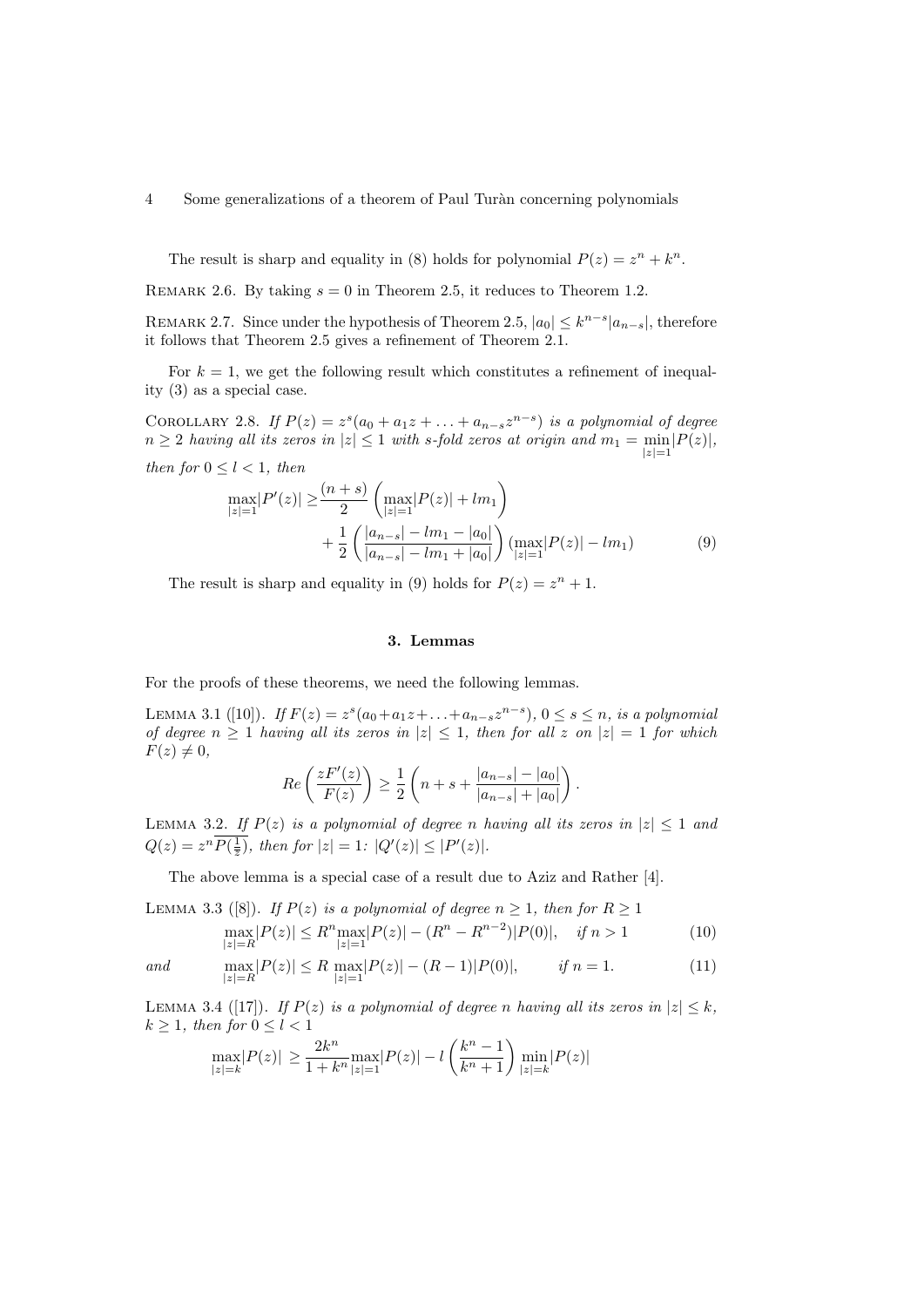<span id="page-4-1"></span>
$$
\frac{2k^{n-1}|a_{n-1}|}{k^n+1} \left(\frac{k^n-1}{n}-\frac{k^{n-2}-1}{n-2}\right), \quad \text{if } n>2 \tag{12}
$$

and 
$$
\max_{|z|=k} |P(z)| \ge \frac{2k^2}{1+k^2} \max_{|z|=1} |P(z)| + l \left(\frac{k^2-1}{k^2+1}\right) \min_{|z|=k} |P(z)| + \frac{k(k-1)^2|a_1|}{k^2+1}, \quad \text{if } n=2.
$$
 (13)

#### <span id="page-4-4"></span>4. Proofs of the theorems

## Proof of Theorem [2.1](#page-2-1)

Since, by hypothesis,  $P(z)$  has all its zeros in  $|z| \leq k, k \geq 1$ , with s-fold zeros at origin, then  $f(z) = P(kz)$  has all its zeros in  $|z| \leq 1$  with s-fold zeros at origin. Hence by applying Lemma [3.1](#page-3-1) to the polynomial  $f(z)$ , we obtain for all points z on  $|z|=1$ with  $f(z) \neq 0$ 

$$
Re\left(\frac{zf'(z)}{f(z)}\right) \ge \frac{1}{2}\left(n+s+\frac{k^{n-s}|a_{n-s}|-|a_0|}{k^{n-s}|a_{n-s}|+|a_0|}\right),
$$

which for  $|z| = 1$  and  $f(z) \neq 0$  implies

<span id="page-4-0"></span>
$$
\left|\frac{zf'(z)}{f(z)}\right| \ge \frac{1}{2}\left(n+s+\frac{k^{n-s}|a_{n-s}|-|a_0|}{k^{n-s}|a_{n-s}|+|a_0|}\right),
$$
  

$$
|f'(z)| \ge \frac{1}{2}\left(n+s+\frac{k^{n-s}|a_{n-s}|-|a_0|}{k^{n-s}|a_{n-s}|+|a_0|}\right)|f(z)|.
$$

Replacing  $f(z)$  by  $P(kz)$ , we obtain for  $|z|=1$ 

 $^{+}$ 

$$
k|P'(kz)| \ge \frac{1}{2} \left( n + s + \frac{k^{n-s}|a_{n-s}| - |a_0|}{k^{n-s}|a_{n-s}| + |a_0|} \right) |P(kz)|,
$$
  

$$
k \max_{|z|=k} |P'(z)| \ge \frac{1}{2} \left( n + s + \frac{k^{n-s}|a_{n-s}| - |a_0|}{k^{n-s}|a_{n-s}| + |a_0|} \right) \max_{|z|=k} |P(z)|.
$$
 (14)

that is

Since  $P'(z)$  is a polynomial of degree  $n-1$ , we get by applying [\(10\)](#page-3-2) of Lemma [3.3](#page-3-3) with  $R = k \geq 1$ 

<span id="page-4-3"></span><span id="page-4-2"></span>
$$
k^{n-1} \max_{|z|=1} |P'(z)| - (k^{n-1} - k^{n-3})|a_1| \ge \max_{|z|=k} |P'(z)|, \quad \text{ if } n > 2.
$$

Combining this with inequality [\(14\)](#page-4-0), we obtain for  $n > 2$ 

$$
2k^{n} \max_{|z|=1} |P'(z)| - 2(k^{n} - k^{n-2})|a_{1}| \ge \left(n + s + \frac{k^{n-s}|a_{n-s}| - |a_{0}|}{k^{n-s}|a_{n-s}| + |a_{0}|}\right) \max_{|z|=k} |P(z)|. \tag{15}
$$

Let  $P(z) = z^{s}h(z)$ , where  $h(z)$  is a polynomial of degree  $n - s$  having all its zeros in  $|z| \le k, k \ge 1$ , then by applying [\(12\)](#page-4-1) of Lemma [3.4](#page-3-4) with  $l = 0$  and  $R = k \ge 1$  to the polynomial  $h(z)$  which is of degree  $n - s$ , we obtain for  $n > 2$ 

$$
\max_{|z|=k} |h(z)| \ge \frac{2k^{n-s}}{1+k^{n-s}} \max_{|z|=1} |h(z)| + \frac{2k^{n-s-1}|a_{n-s-1}|}{k^{n-s}+1} \left(\frac{k^{n-s}-1}{n-s} - \frac{k^{n-s}-2}{n-s-2}\right). \tag{16}
$$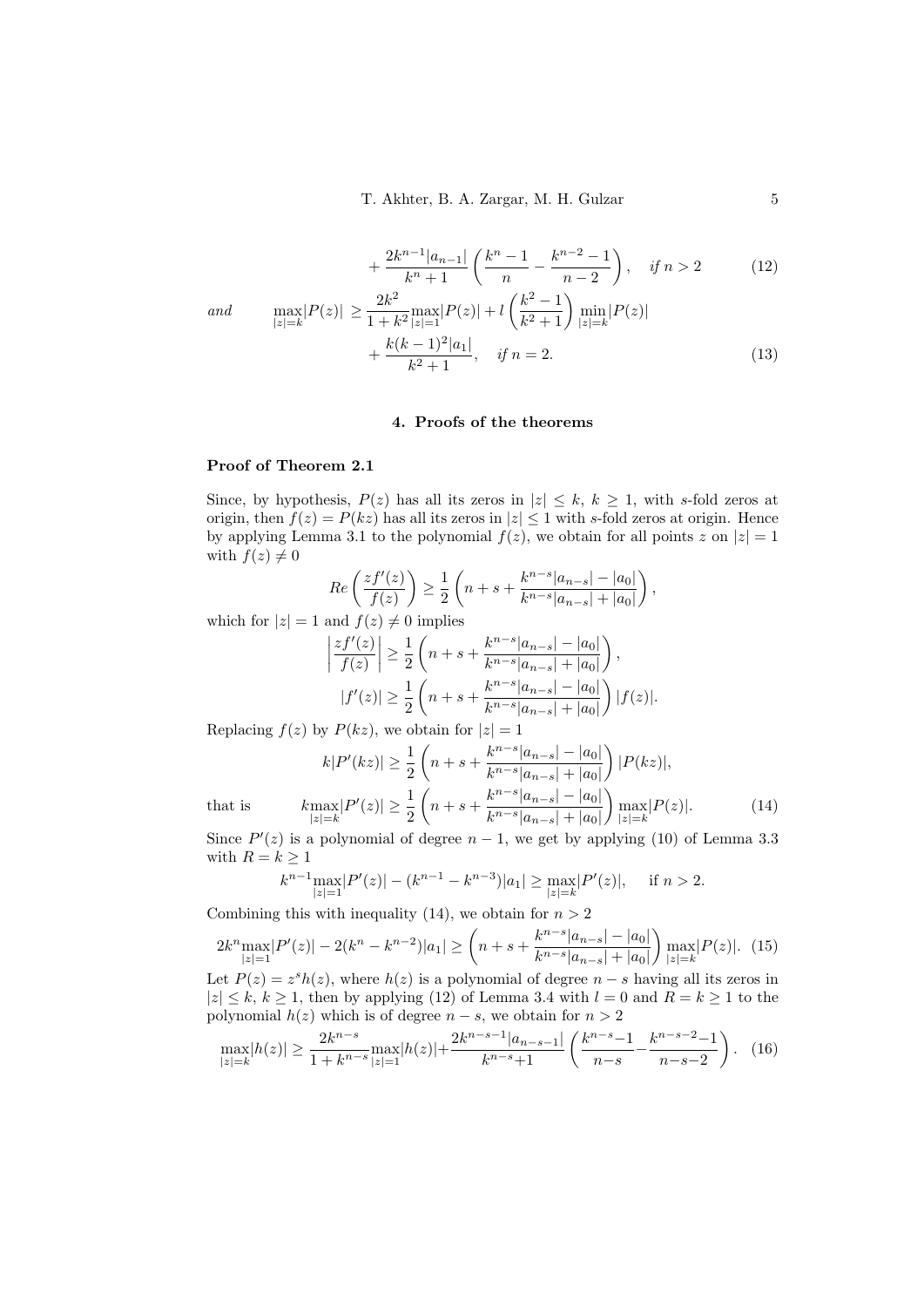### 6 Some generalizations of a theorem of Paul Turàn concerning polynomials

Also  $\max_{|z|=k} |h(z)| = \frac{1}{k^s} \max_{|z|=k} |P(z)|$  and  $\max_{|z|=1} |h(z)| = \max_{|z|=1} |P(z)|$ . Using these in inequality [\(16\)](#page-4-2), we have for  $n > 2$ 

<span id="page-5-0"></span>
$$
\max_{|z|=k} |P(z)| \ge \frac{2k^n}{k^{n-s}+1} \max_{|z|=1} |P(z)| + \frac{2|a_{n-s-1}|k^{n-1}}{k^{n-s}+1} \left(\frac{k^{n-s}-1}{n-s} - \frac{k^{n-s}-2}{n-s-2}\right). \tag{17}
$$

Combining [\(17\)](#page-5-0) and [\(15\)](#page-4-3), we obtain for  $n > 2$ 

$$
2k^{n} \max_{|z|=1} |P'(z)| - 2(k^{n} - k^{n-2})|a_1| \ge \frac{2k^{n}}{1 + k^{n-s}} \left( n + s + \frac{k^{n-s}|a_{n-s}| - |a_0|}{k^{n-s}|a_{n-s}| + |a_0|} \right) \max_{|z|=1} |P(z)| + \frac{2|a_{n-s-1}|k^{n-1}}{k^{n-s} + 1} \left( n + s + \frac{k^{n-s}|a_{n-s}| - |a_0|}{k^{n-s}|a_{n-s}| + |a_0|} \right) \left( \frac{k^{n-s} - 1}{n-s} - \frac{k^{n-s-2} - 1}{n-s-2} \right).
$$

This gives

$$
\max_{|z|=1} |P'(z)| \ge \frac{1}{1+k^{n-s}} \left( n+s + \frac{k^{n-s}|a_{n-s}|-|a_0|}{k^{n-s}|a_{n-s}|+|a_0|} \right) \max_{|z|=1} |P(z)| + (1-1/k^2)|a_1| + \frac{|a_{n-s-1}|}{k(1+k^{n-s})} \left( n+s + \frac{k^{n-s}|a_{n-s}|-|a_0|}{k^{n-s}|a_{n-s}|+|a_0|} \right) \left( \frac{k^{n-s}-1}{n-s} - \frac{k^{n-s}-2}{n-s-2} \right), \text{ if } n > 2.
$$

This proves inequality [\(6\)](#page-2-0) in case  $n > 2$ . The result follows similarly for the case  $n = 2$ , but instead of using the first part of Lemma [3.3](#page-3-3) and Lemma [3.4,](#page-3-4) we use the second part of Lemma [3.3](#page-3-3) and Lemma [3.4.](#page-3-4) This completes the proof of Theorem [2.1.](#page-2-1)

## Proof of Theorem [2.5](#page-2-4)

By hypothesis,  $P(z)$  has all its zeros in  $|z| \leq k, k \geq 1$  with s-fold zeros at origin. If  $P(z)$  has a zero on  $|z| = k$ , then  $m = 0$  and the result follows from Theorem [2.1.](#page-2-1) Therefore we assume that all the zeros of  $P(z)$  lie in  $|z| < k$ , with s-fold zeros at origin, so that  $m > 0$ . Hence the polynomial  $g(z) = P(kz)$  has all its zeros in  $|z| < 1$ with s-fold zeros at origin and  $m = \min_{|z|=k} |P(z)| = \min_{|z|=1} |g(z)|$ . Therefore we have  $m < |g(z)|$  for  $|z| = 1$ . This gives, for every  $\gamma \in \mathcal{C}$  with  $|\gamma| < 1$ ,  $m|\gamma z^n| < |g(z)|$ for  $|z| = 1$ . Hence it follows by applying Rouche's theorem that all the zeros of the polynomial  $G(z) = g(z) + \gamma m z^n$  lie in  $|z| < 1$  with s-fold zeros at origin. Therefore as before in Theorem [2.1](#page-2-1) by applying Lemma [3.1](#page-3-1) to the polynomial  $G(z)$ , we obtain for  $|z| = 1$  and  $G(z) \neq 0$  that

$$
|G'(z)| \ge \frac{1}{2} \left( n + s + \frac{|k^{n-s}a_{n-s} + \gamma m| - |a_0|}{|k^{n-s}a_{n-s} + \gamma m| + |a_0|} \right) |G(z)|.
$$

Since the function  $t(x) = \frac{x-|a|}{x+|a|}$  ia non-decreasing function of x and  $|k^{n-s}a_{n-s}+\gamma m| \ge$  $k^{n-s}|a_{n-s}| - |\gamma m|$ , we obtain for every  $\gamma \in \mathcal{C}$  with  $|\gamma| < 1$  and  $|z| = 1$ 

<span id="page-5-1"></span>
$$
|G'(z)| \ge \frac{1}{2} \left( n + s + \frac{k^{n-s}|a_{n-s}| - |\gamma m| - |a_0|}{k^{n-s}|a_{n-s}| - |\gamma m| + |a_0|} \right) |G(z)|.
$$

This gives for  $|z|=1$  and  $|\gamma|<1$ 

$$
|g'(z) + nm\gamma z^{n-1}| \ge \frac{1}{2} \left( n + s + \frac{k^{n-s}|a_{n-s}| - |\gamma m| - |a_0|}{k^{n-s}|a_{n-s}| - |\gamma m| + |a_0|} \right) (|g(z)| - m|\lambda|). \tag{18}
$$

Since all zeros of  $G(z) = q(z) + \gamma m z^n$  lie in  $|z| < 1$  with s-fold zeros at origin, therefore it follows from Gauss-Lucas theorem that all zeros of  $G'(z) = g'(z) + \gamma n m z^{n-1}$  lie in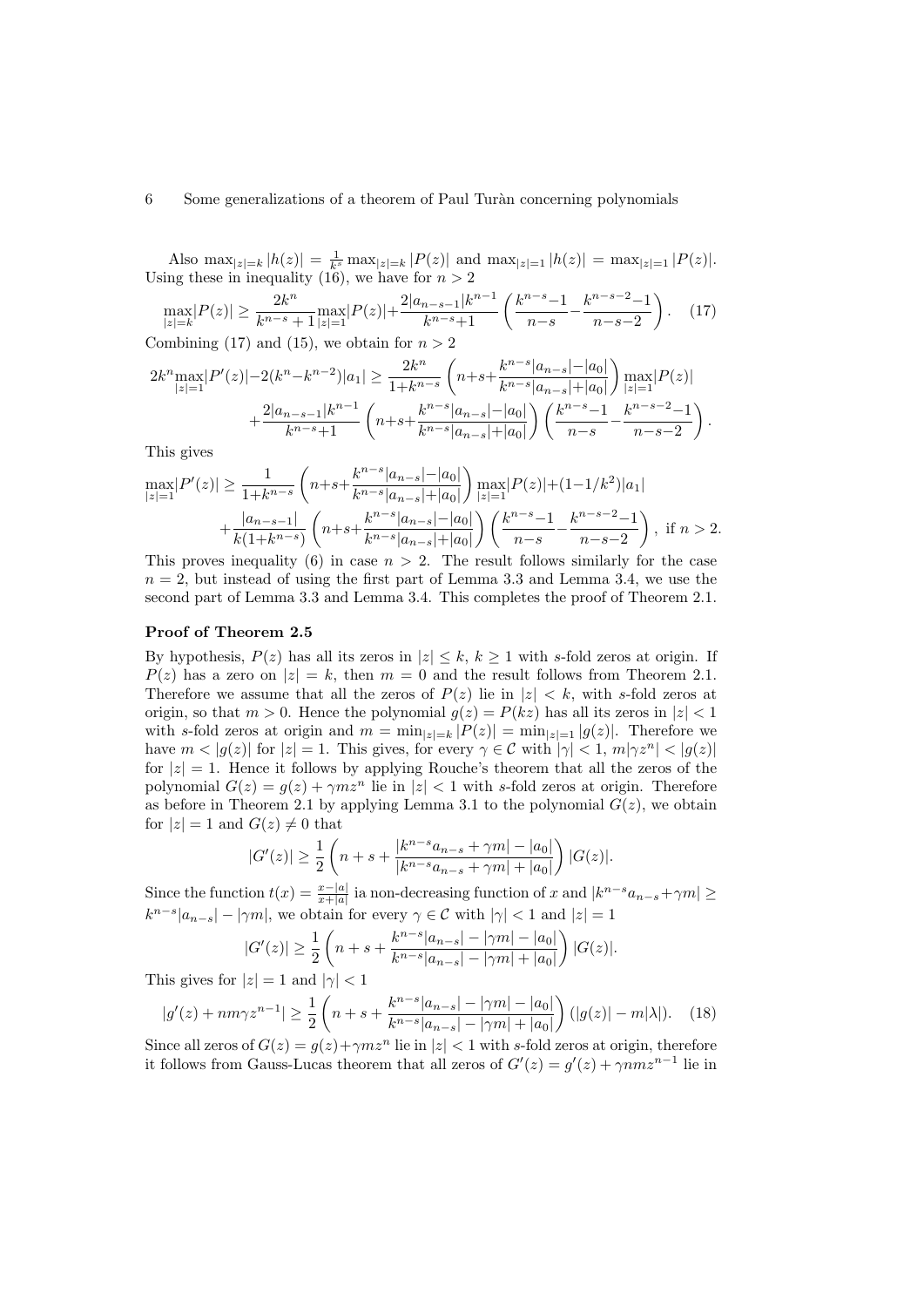$|z|$  < 1 with s-fold zeros at origin for every  $\gamma \in \mathcal{C}$  with  $|\gamma|$  < 1. This gives  $|g'(z)| \ge nm |z|^n$  for  $|z| \ge 1$ . (19)

Choosing argument of  $\gamma$  in the left hand side of [\(18\)](#page-5-1) such that

<span id="page-6-0"></span>
$$
|g'(z) + nm\gamma z^{n-1}| = |g'(z)| - nm|\gamma|
$$
, for  $|z| = 1$ ,

which is possible by [\(19\)](#page-6-0), we get

$$
|g'(z)| - nm|\gamma| \ge \frac{1}{2} \left( n + s + \frac{k^{n-s} |a_{n-s}| - |\gamma m| - |a_0|}{k^{n-s} |a_{n-s}| - |\gamma m| + |a_0|} \right) (|g(z)| - m|\gamma|),
$$

which gives

$$
|g'(z)| \geq \frac{1}{2} \left( n + s + \frac{k^{n-s} |a_{n-s}| - |\gamma m| - |a_0|}{k^{n-s} |a_{n-s}| - |\gamma m| + |a_0|} \right) |g(z)| + \frac{1}{2} \left( n + s - \frac{k^{n-s} |a_{n-s}| - |\gamma m| - |a_0|}{k^{n-s} |a_{n-s}| - |\gamma m| + |a_0|} \right) |\gamma| m.
$$

Replacing  $g(z)$  by  $P(kz)$ , we get

$$
k \max_{|z|=k} |P'(z)| \geq \frac{1}{2} \left( n + s + \frac{k^{n-s} |a_{n-s}| - |\gamma m| - |a_0|}{k^{n-s} |a_{n-s}| - |\gamma m| + |a_0|} \right) \max_{|z|=k} |P(z)| + \frac{1}{2} \left( n + s - \frac{k^{n-s} |a_{n-s}| - |\gamma m| - |a_0|}{k^{n-s} |a_{n-s}| - |\gamma m| + |a_0|} \right) |\gamma| m.
$$

Since  $P'(z)$  is a polynomial of degree  $n-1$ , from above inequality we obtain by applying [\(10\)](#page-3-2) of Lemma [3.3](#page-3-3) with  $R = k \ge 1$  that, if  $n > 2$ ,

$$
2k^{n} \max_{|z|=1} |P'(z)| - 2(k^{n} - k^{n-2})|a_{1}| \geq \left(n + s + \frac{k^{n-s}|a_{n-s}| - |\gamma m| - |a_{0}|}{k^{n-s}|a_{n-s}| - |\gamma m| + |a_{0}|}\right) \max_{|z|=k} |P(z)| + \left(n + s - \frac{k^{n-s}|a_{n-s}| - |\gamma m| - |a_{0}|}{k^{n-s}|a_{n-s}| - |\gamma m| + |a_{0}|}\right) |\gamma|m.
$$
\n(20)

Again as before, let  $P(z) = z<sup>s</sup> h(z)$ , where  $h(z)$  is a polynomial of degree  $n - s$  having all its zeros in  $|z| \leq k, k \geq 1$ . Therefore by using [\(12\)](#page-4-1) of Lemma [3.4](#page-3-4) with  $R = k \geq 1$ , we have for  $0\leq l<1$  and  $n>2$ 

<span id="page-6-3"></span><span id="page-6-1"></span>
$$
\max_{|z|=k} |h(z)| \ge \frac{2k^{n-s}}{1+k^{n-s}} \max_{|z|=1} |h(z)| - l \left( \frac{k^{n-s}-1}{k^{n-s}+1} \right) \min_{|z|=k} |h(z)| + \frac{2k^{n-s-1}|a_{n-s-1}|}{k^{n-s}+1} \left( \frac{k^{n-s}-1}{n-s} - \frac{k^{n-s-2}-1}{n-s-2} \right).
$$
(21)

Also  $\max_{|z|=k} |h(z)| = \frac{1}{k^s} \max_{|z|=k} |P(z)|$ ,  $\min_{|z|=k} |h(z)| = \frac{1}{k^s} \min_{|z|=k} |P(z)|$  and  $\max_{|z|=1} |h(z)| = \max_{|z|=1} |P(z)|$ . Using these in inequality [\(21\)](#page-6-1), we have for  $n > 2$ and  $0 \leq l < 1$ ,

<span id="page-6-2"></span>
$$
\max_{|z|=k} |P(z)| \ge \frac{2k^n}{1+k^{n-s}} \max_{|z|=1} |P(z)| + l \left( \frac{k^{n-s} - 1}{k^{n-s} + 1} \right) \min_{|z|=k} |P(z)| + \frac{2k^{n-1}|a_{n-s-1}|}{k^{n-s} + 1} \left( \frac{k^{n-s} - 1}{n-s} - \frac{k^{n-s-2} - 1}{n-s-2} \right).
$$
 (22)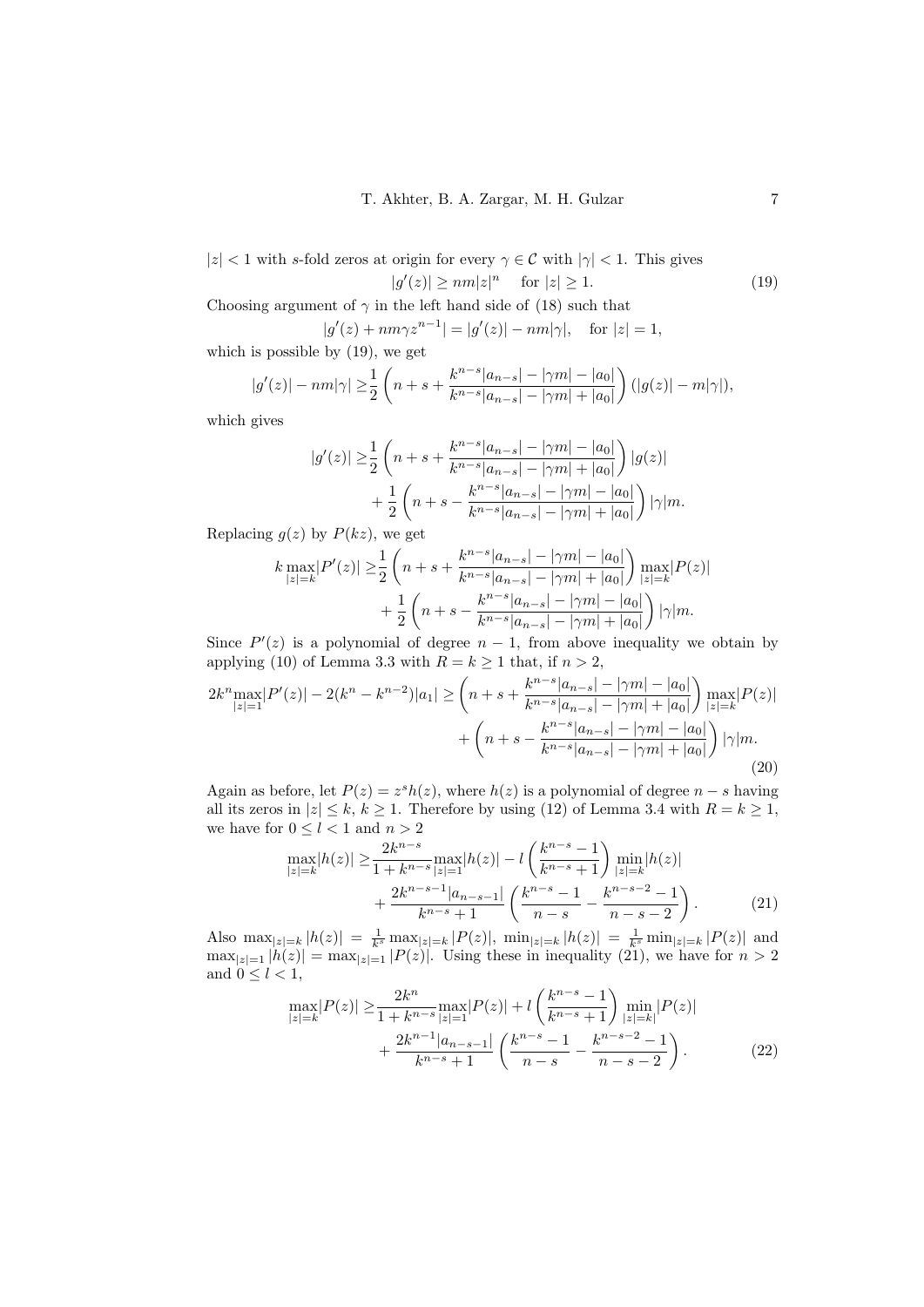Using inequality [\(22\)](#page-6-2) in inequality [\(20\)](#page-6-3) and taking  $\gamma = l$ , we obtain for  $n > 2$  and  $0 \leq l < 1$ 

$$
\max_{|z|=1} |P'(z)| \geq \frac{1}{2k^n} \left( n + s + \frac{k^{n-s}|a_{n-s}| - lm - |a_0|}{k^{n-s}|a_{n-s}| - lm + |a_0|} \right) \left\{ \frac{2k^n}{1 + k^{n-s}|z|=1} p(z) \right\}
$$

$$
+ l \left( \frac{k^{n-s} - 1}{k^{n-s} + 1} \right) \min_{|z|=k} |P(z)| + \frac{2k^{n-1}|a_{n-s-1}|}{k^{n-s} + 1} \left( \frac{k^{n-s} - 1}{n-s} - \frac{k^{n-s-2} - 1}{n-s-2} \right) \right\}
$$

$$
+ (1 - 1/k^2)|a_1| + \left( n + s - \frac{k^{n-s}|a_{n-s}| - lm - |a_0|}{k^{n-s}|a_{n-s}| - lm + |a_0|} \right) lm.
$$

By simplifying this, for  $0 \leq l < 1$  and  $n > 2$ , we get

$$
\max_{|z|=1} |P'(z)| \geq \frac{(n+s)}{1+k^{n-s}} \left( \max_{|z|=1} |P(z)| + \frac{1}{k^s} lm \right)
$$
  
+ 
$$
\frac{(n+s)|a_{n-s-1}|}{k(1+k^{n-s})} \left( \frac{k^{n-s}-1}{n-s} - \frac{k^{n-s-2}-1}{n-s-2} \right) + (1-1/k^2)|a_1|
$$
  
+ 
$$
\left( \frac{k^{n-s}|a_{n-s}| - lm - |a_0|}{k^{n-s}|a_{n-s}| - lm + |a_0|} \right) \left\{ \frac{1}{k^n (1+k^{n-s})} \left( k^n \max_{|z|=1} |P(z)| - lm \right) + \frac{|a_{n-s-1}|}{k(1+k^{n-s})} \left( \frac{k^{n-s}-1}{n-s} - \frac{k^{n-s-2}-1}{n-s-2} \right) \right\}.
$$

This proves inequality [\(8\)](#page-2-3) in the case  $n > 2$ . For the case  $n = 2$ , the result follows similarly but instead of using inequality [\(10\)](#page-3-2) of Lemma [3.3](#page-3-3) and inequality [\(12\)](#page-4-1) of Lemma [3.4,](#page-3-4) we use inequality [\(11\)](#page-3-5) of Lemma [3.3](#page-3-3) and inequality [\(13\)](#page-4-4) of Lemma [3.4.](#page-3-4) This completely proves Theorem [2.5.](#page-2-4)

### **REFERENCES**

- <span id="page-7-4"></span>[1] A. Aziz, Inequalities for the derivative of a polynomial, Proc. Amer. Math. Soc., 89(2) (1983), 259–266.
- [2] A. Aziz, Q. M. Dawood, *Inequalities for a polynomial and its derivative*, J. Approx. Theory, 54 (1998), 259–266.
- <span id="page-7-5"></span>[3] A. Aziz, N. A. Rather, A refinement of a theorem of Paul Turan concerning polynomials, Math. Ineq. Appl., 1 (1998), 231–238.
- <span id="page-7-8"></span>[4] A. Aziz, N. A. Rather, *Inequalities for the polar derivative of a polynomial with restricted* zeros, Math. Bulk., 17 (2003), 15–28.
- <span id="page-7-0"></span>[5] S. Bernstein, Sur l'ordre da la meilleure approximation des functions continues pardes polynomials de degree donne, Mem. Acad. R. Belg. 4 (1912), 1–103.
- <span id="page-7-2"></span>[6] P. Borwein, T. Erdélyi, Polynmials and Polynomial Inequalities, Springer-Verlag, New York, 1995.
- <span id="page-7-6"></span>[7] V. N. Dubinin, Applications of the Schwarz lemma to inequalities for entire functions with constraints on zeros, J. Math. Sci., 143 (2007), 3069–3076.
- <span id="page-7-9"></span>[8] C. Frappier, Q. I. Rahman and Rt. St. Ruscheweyh, New inequalities for polynomials, Trans. Amer. Math. Soc., 288 (1985), 69–99.
- <span id="page-7-3"></span>[9] N. K. Govil, On the derivative of a polynomial, Proc. Amer. Math. Soc. 41 (1973), 543–546.
- <span id="page-7-7"></span>[10] N. K. Govil and P. Kumar, On sharpening of an inequality of Turan, Appl. Anal. Discrete Math., 13 (2019), 711–720.
- <span id="page-7-1"></span>[11] G. G. Lorentz, M. V. Golitschek, Y.Makovoz, Constructive approximation, Advanced Problems, Springer Berlin Heidelberg, 1996.